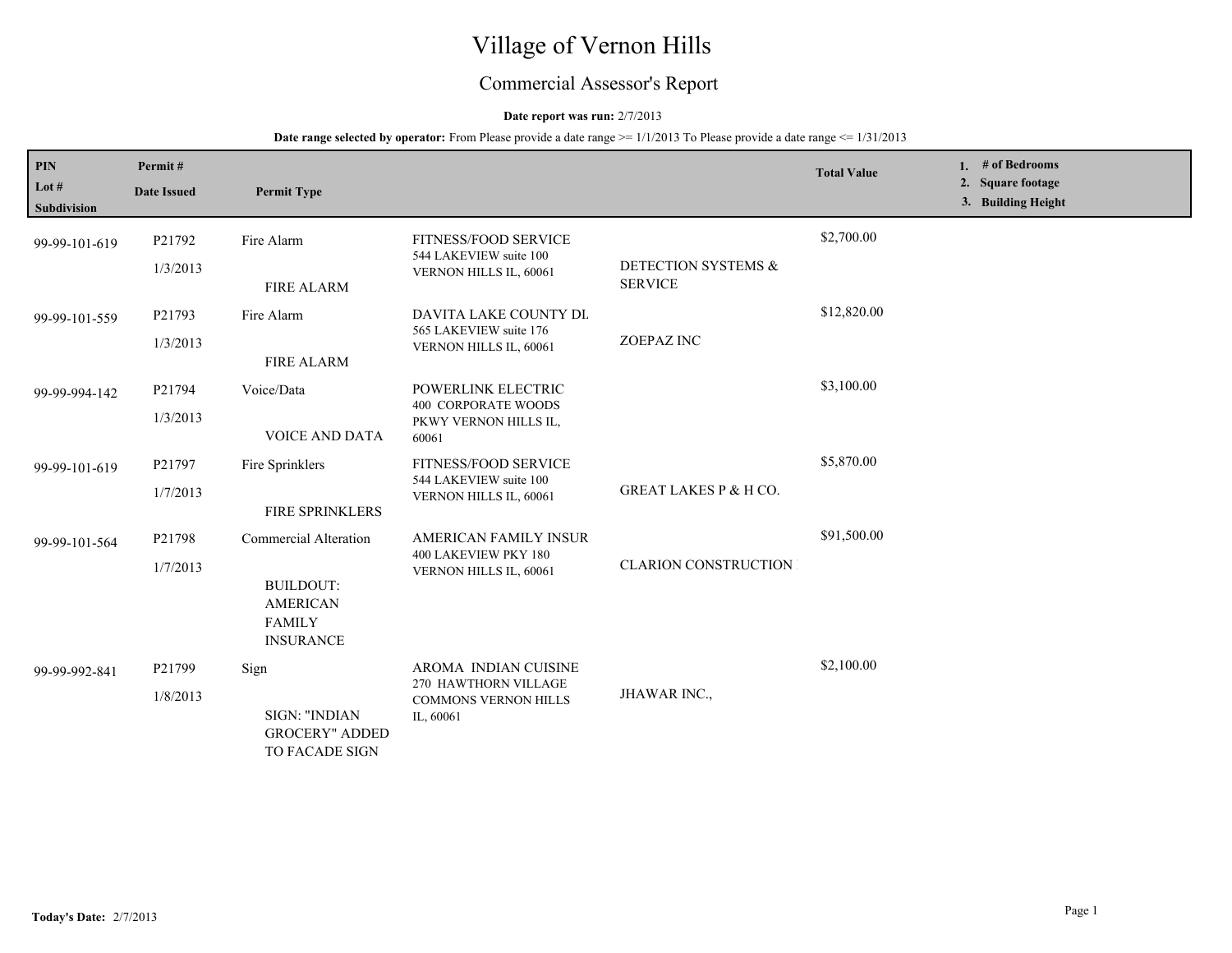## **Date range selected by operator:** From Please provide a date range >= 1/1/2013 To Please provide a date range <= 1/31/2013

| <b>PIN</b><br>Lot $#$ | Permit#             |                                                                                                                                       |                                                                                  |                                           | <b>Total Value</b> | 1. $#$ of Bedrooms<br>2. Square footage |
|-----------------------|---------------------|---------------------------------------------------------------------------------------------------------------------------------------|----------------------------------------------------------------------------------|-------------------------------------------|--------------------|-----------------------------------------|
| <b>Subdivision</b>    | <b>Date Issued</b>  | <b>Permit Type</b>                                                                                                                    |                                                                                  |                                           |                    | 3. Building Height                      |
| 15-04-201-016         | P21801<br>1/9/2013  | Sign<br><b>SIGNS: INSTALL</b><br>PANEL ON<br><b>EXISTING</b><br>MONUMENT SIGN<br>AND 2 NEW POST<br>& PANEL SIGNS<br><b>FOR DAVITA</b> | THE PHYSICIAN CENTER A<br>565 N LAKEVIEW PKY<br>VERNON HILLS IL, 60061           | <b>ADAMS SIGNS</b>                        | \$5,078.00         |                                         |
| 99-99-101-559         | P21808<br>1/11/2013 | Fire Sprinklers<br>FIRE SPRINKLER<br>ON BUILDOUT                                                                                      | DAVITA LAKE COUNTY DL<br>565 LAKEVIEW suite 176<br>VERNON HILLS IL, 60061        | <b>COMPLETE FIRE PROTECTI</b>             | \$11,000.00        |                                         |
| 99-99-101-558         | P21810<br>1/15/2013 | Security System<br><b>BURGLAR ALARM</b>                                                                                               | OFFICE DEPOT<br>701 N MILWAUKEE AVE 168<br>VERNON HILLS IL, 60061                | <b>TYCO INTEGRATED SECUR</b>              | \$8,427.00         |                                         |
| 99-99-101-625         | P21811<br>1/15/2013 | Tree<br>TREE AND BRUSH<br><b>REMOVAL - SITE</b><br><b>CLEARING</b>                                                                    | 1400 INDIANWOOD VERNON<br><b>HILLS IL, 60061</b>                                 | HEZCORP CONSTRUCTION                      |                    |                                         |
| 99-99-100-883         | P21813<br>1/15/2013 | Sign<br>SIGNS:<br><b>STARBUCKS</b>                                                                                                    | <b>STARBUCKS COFFEE COMI</b><br>271 TOWNLINE suite 100<br>VERNON HILLS IL, 60061 | NORTHERN LIGHTS                           | \$1,500.00         |                                         |
| 99-99-994-250         | P21814<br>1/15/2013 | Sign<br>SIGN: SEPHORA                                                                                                                 | <b>SEPHORA</b><br>411 HAWTHORN CENTER<br>VERNON HILLS IL, 60061                  | <b>PARVIN CLAUSS</b>                      | \$4,500.00         | 14.00<br>2.<br>3. 1.40                  |
| 99-99-992-945         | P21815<br>1/15/2013 | Voice/Data<br>VOICE, DATA,<br>SOUND, ALL LOW<br><b>VOLTAGE</b>                                                                        | <b>HOBBY LOBBY</b><br>290 HAWTHORN VILLAGE<br>COMMONS VERNON HILLS<br>IL, 60061  | ELECTRICAL SYSTEMS ANI<br><b>SERVICES</b> | \$16,426.00        |                                         |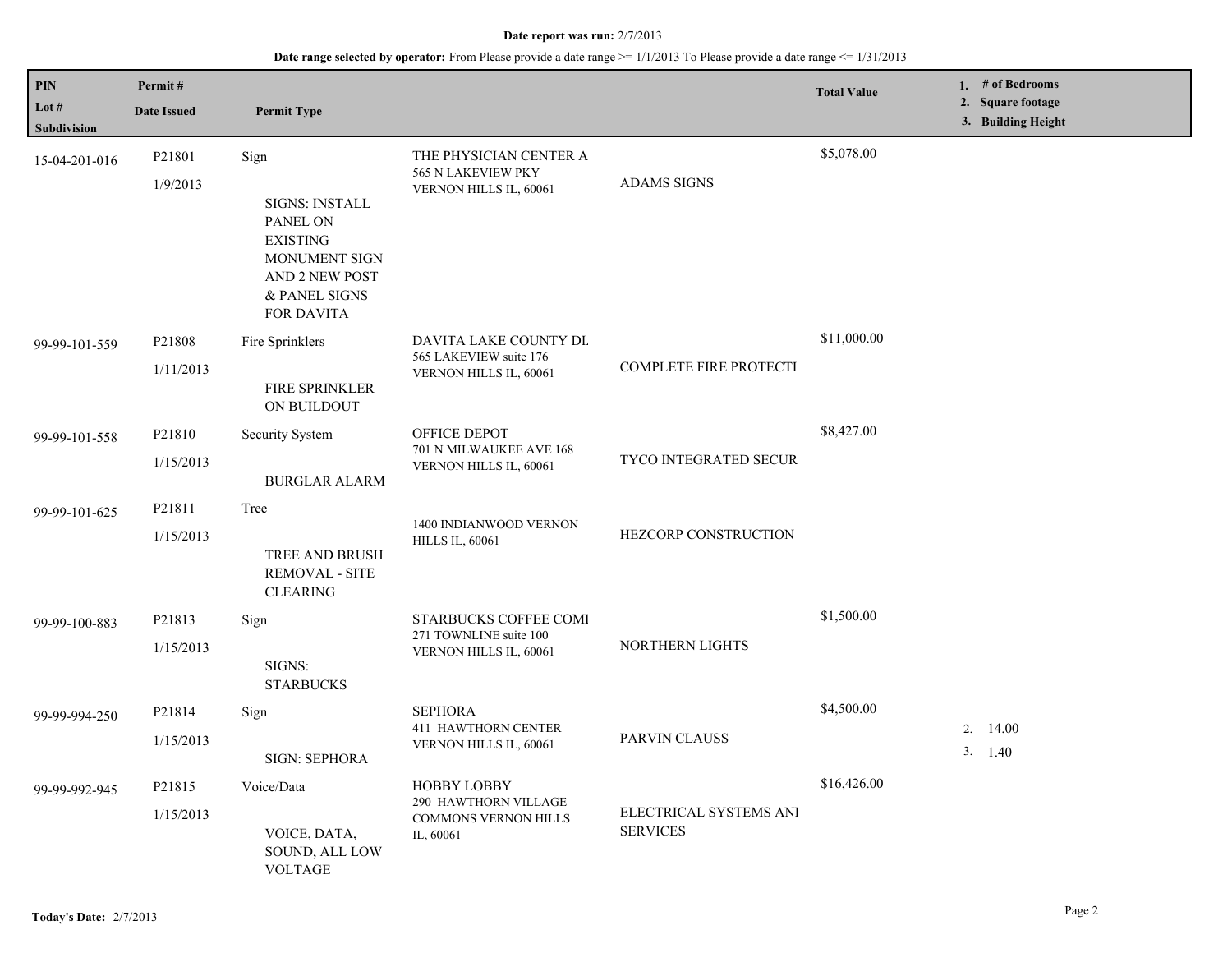## **Date range selected by operator:** From Please provide a date range >= 1/1/2013 To Please provide a date range <= 1/31/2013

| <b>PIN</b><br>Lot $#$<br>Subdivision | Permit#<br><b>Date Issued</b> | <b>Permit Type</b>                                                                                                                                                                         |                                                                        |                                           | <b>Total Value</b> | 1. $#$ of Bedrooms<br>2. Square footage<br>3. Building Height |
|--------------------------------------|-------------------------------|--------------------------------------------------------------------------------------------------------------------------------------------------------------------------------------------|------------------------------------------------------------------------|-------------------------------------------|--------------------|---------------------------------------------------------------|
| 99-99-999-602                        | P21817<br>1/16/2013           | Certificate of Occupancy<br>CO: U NAME IT                                                                                                                                                  | <b>U NAME IT</b><br>706 HAWTHORN CENTER<br>VERNON HILLS IL, 60061      |                                           |                    |                                                               |
| 99-00-000-241                        | P21819<br>1/17/2013           | Commercial Alteration<br>DESTINATION XL -<br><b>INTERIOR</b><br><b>ALTERATION</b><br>permit issued for<br>interior work only -<br>waiting for Village<br>Board approval on<br>exterior, mg | DESTINATION XL<br>701 N MILWAUKEE AVE<br>362 VERNON HILLS IL, 60061    | <b>BURNHAM NATIONWIDE</b>                 | \$250,000.00       |                                                               |
| 99-99-994-675                        | P21820<br>1/17/2013           | Ansul System<br>ANSUL SYSTEM                                                                                                                                                               | ALL STARS ON BOARD<br>506 HAWTHORN CENTER<br>VERNON HILLS IL, 60061    | FOX VALLEY FIRE AND SAI<br><b>COMPANY</b> | \$8,200.00         |                                                               |
| 15-08-113-004                        | P21823<br>1/22/2013           | Sewer Repair<br><b>SEWER REPAIR,</b><br><b>PRIVATE</b><br><b>PROPERTY</b>                                                                                                                  | 615 WESTMORELAND DR<br>VERNON HILLS IL, 60061                          | <b>BILL CHIN</b>                          | \$2,500.00         |                                                               |
| 99-00-000-136                        | P21824<br>1/22/2013           | Sewer Repair<br>SEWER REPAIR,<br><b>PRIVATE</b><br><b>PROPERTY</b>                                                                                                                         | 620 WESTMORELAND DR<br>VERNON HILS IL, 60061                           | <b>BILL CHIN</b>                          | \$2,500.00         |                                                               |
| 11-33-401-003                        | P21828<br>1/23/2013           | Misc. Commercial<br>RELOCATE TAX<br>OFFICE &<br>COSMETIC<br><b>REPAIRS TO</b><br>VARIOUS DEPTS.                                                                                            | <b>SEARS ROEBUCK CO</b><br>2 HAWTHORN CENTER<br>VERNON HILLS IL, 60061 | <b>DANCOR CONSTRUCTION</b>                | \$55,000.00        |                                                               |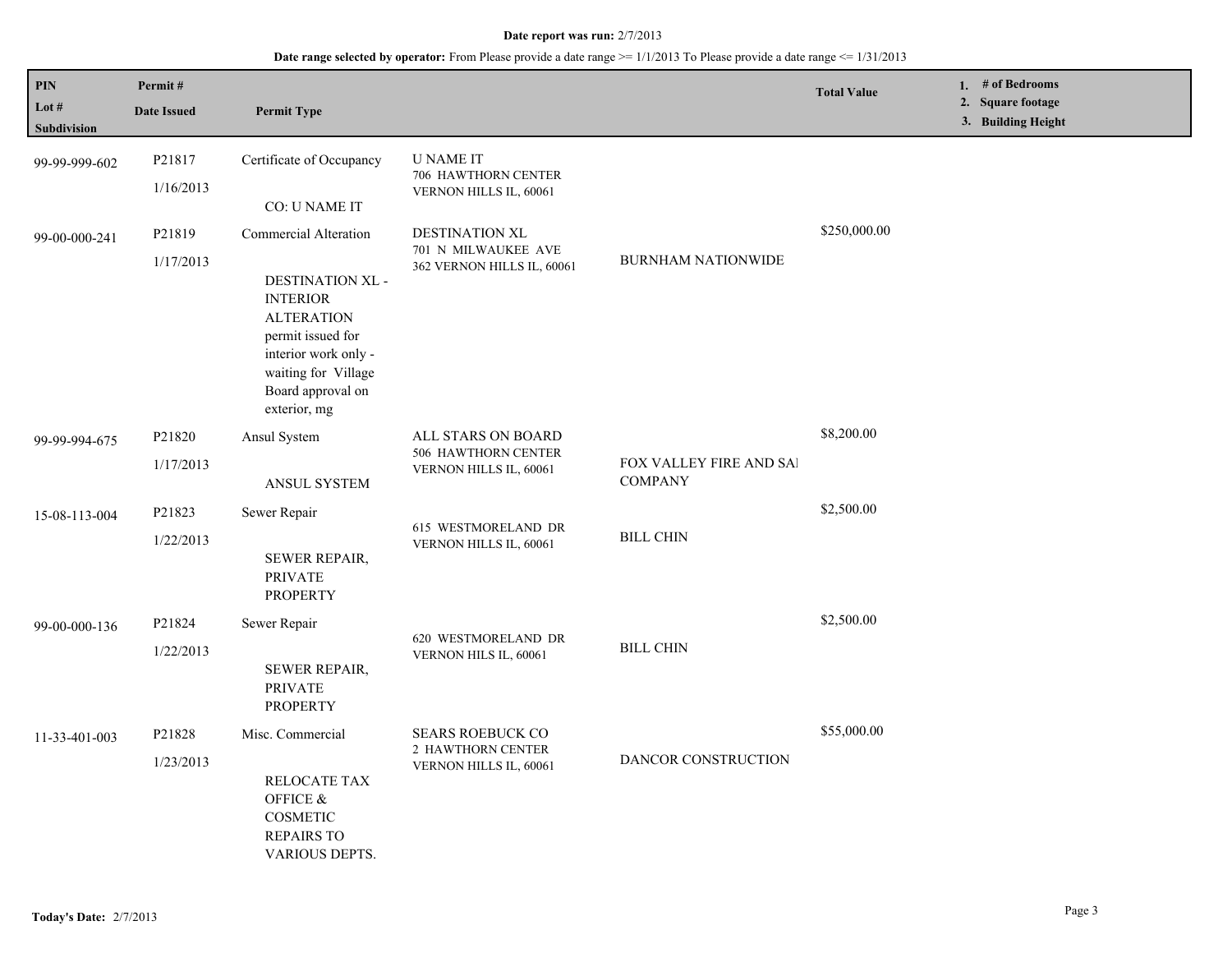## **Date range selected by operator:** From Please provide a date range >= 1/1/2013 To Please provide a date range <= 1/31/2013

| PIN<br>Lot $#$<br><b>Subdivision</b> | Permit#<br><b>Date Issued</b> | <b>Permit Type</b>                                                                                                                |                                                                            |                       | <b>Total Value</b> | 1. # of Bedrooms<br>2. Square footage<br>3. Building Height |
|--------------------------------------|-------------------------------|-----------------------------------------------------------------------------------------------------------------------------------|----------------------------------------------------------------------------|-----------------------|--------------------|-------------------------------------------------------------|
| 99-99-101-511                        | P21830<br>1/24/2013           | Certificate of Occupancy<br>CO: RELOCATE<br><b>EXISTING</b><br><b>CUSTOM KIOSK -</b><br>DAKOTA WATCH -<br>OTC PER CK              | DAKOTA WATCH CO.<br>9010 HAWTHORN CENTER<br>VERNON HILLS IL, 60061         |                       |                    |                                                             |
| 99-99-101-511                        | P21831<br>1/24/2013           | Misc. Electrical<br><b>DISCONNECT</b><br>ELEC AT OLD<br><b>LOCATION AND</b><br>RECONNECT ELEC<br>FOR NEW KIOSK<br><b>LOCATION</b> | DAKOTA WATCH CO.<br>9010 HAWTHORN CENTER<br>VERNON HILLS IL, 60061         | UMBDENSTOCK ELECTRIC  | \$800.00           |                                                             |
| 99-99-101-623                        | P21832<br>1/24/2013           | Commercial Alteration<br><b>INTERIOR</b><br><b>BUILDOUT:</b><br><b>FOUNDATION</b><br><b>FIGHTING</b><br><b>BLINDNESS</b>          | FOUNDATION FIGHTING BI<br>977 LAKEVIEW suite 140<br>VERNON HILLS IL, 60061 | DEVELOPMENT SOLUTION: | \$150,000.00       |                                                             |
| 99-99-101-558                        | P21833<br>1/25/2013           | Voice/Data<br><b>VOICE AND DATA</b>                                                                                               | OFFICE DEPOT<br>701 N MILWAUKEE AVE 168<br>VERNON HILLS IL, 60061          | BERRY ELECTRIC CONTRA | \$7,000.00         |                                                             |
| 99-99-101-558                        | P21834<br>1/25/2013           | Sign<br>2 SIGNS - OFFICE<br><b>DEPOT</b>                                                                                          | 701 N MILWAUKEE AVE 168<br>VERNON HILLS IL, 60061                          | DOYLE SIGNS INC.      | \$3,000.00         |                                                             |
| 99-99-101-564                        | P21835<br>1/25/2013           | Voice/Data<br>VOICE AND DATA                                                                                                      | AMERICAN FAMILY INSUR<br>400 LAKEVIEW PKY 180<br>VERNON HILLS IL, 60061    | CC&N                  | \$15,000.00        |                                                             |

L